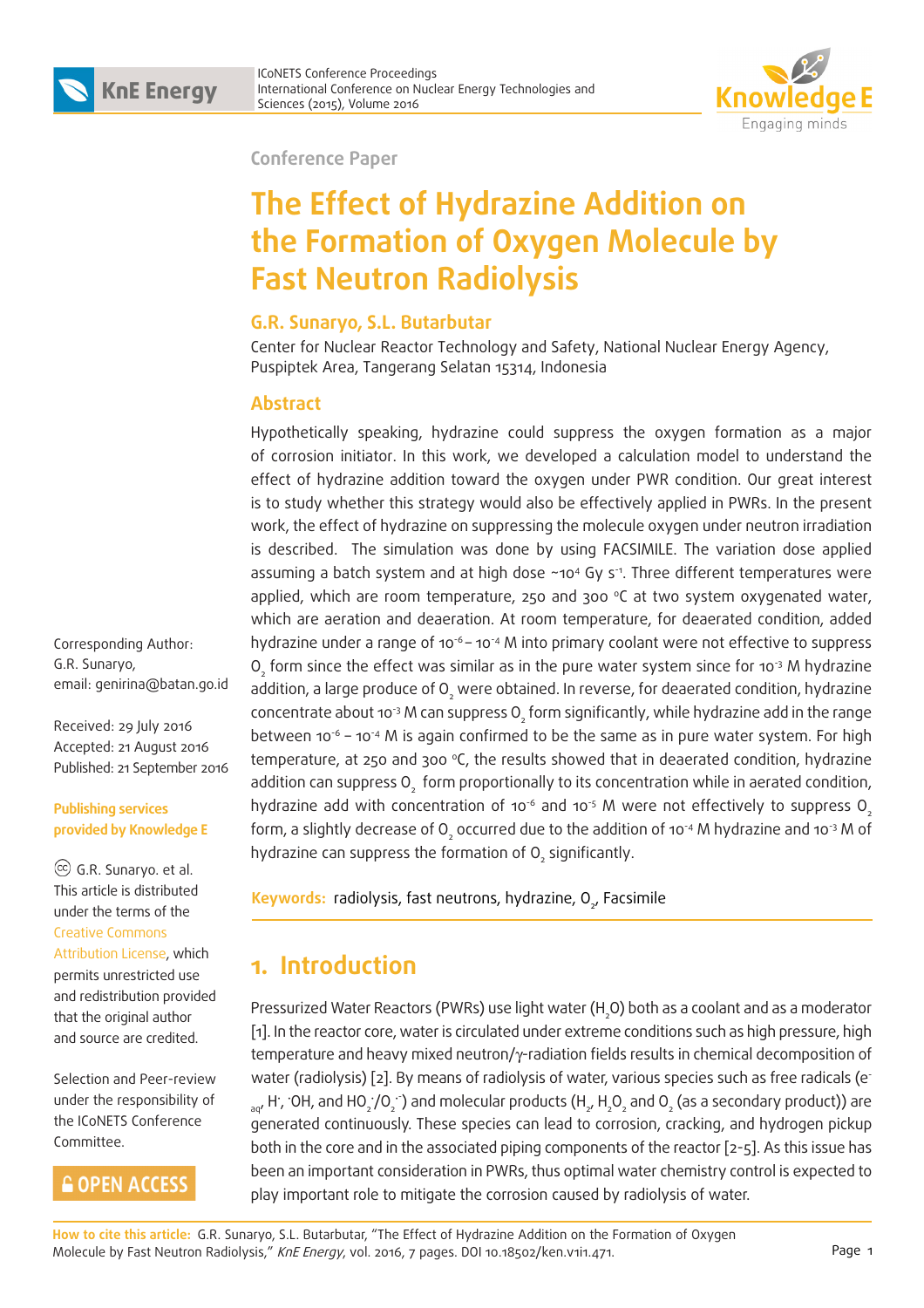**KnE Energy ICONETS Conference Proceedings** 

Recently, chemical compound being added into primary systems of PWRs such as: 1) dissolved hydrogen to suppress the oxidizing radicals and molecular products formation, 2) boron in form of boric acid to control the neutron reactivity and to suppress the oxygen concentration that play role on corrosion process [6]. While Ishida et al. (2006) have developed a selected method to mitigate stress corrosion cracking in boiling water reactors (BWRs) named hydrazine and hydrogen co-injection (HHC) [7], which is injected through feed water system. Hypothetically speaking, hydrazine could suppress the oxygen formation as a major of corrosion initiator. In this work, we developed a calculation model to understand the effect of hydrazine addition toward the oxygen under PWR condition. Our great interest is to study whether this strategy would also be effectively applied in PWRs.

In this work, FACSIMILE computer code were used to investigate the effect of hydrazine to suppress the oxidator,  $\mathsf{O}_{\mathsf{z}'}$  on primary cooling water radiolysis at temperatures between 25 and 350 °C under neutron irradiation. We considered that G-values, the number of species produced (or consumed) per unit of energy absorbed, and rate constant of all species involved that we used in this calculation would be acceptable up to  $350$  °C. How far is the effects of hydrazine addition toward the formation of oxygen were discussed in this work.

### **2. Methodology**

The absorption of ionizing energy by the coolant results in coolant radiolysis which can generate continuously free radical species and molecular products (where free radical species react with each other). In this study, we assumed a continuous radiation in a homogeneous chemical stage batch system, as coolant radiolysis is categorized in this type. It has been described in detail previously [8] that radiation chemical simulation is an analysis of simultaneous chemical reactions and is in effect the integration of time-dependent multivariable simultaneous differential equations. Therefore, in this present work, FACSIMILE was used to solve differential equations.

The important key parameters to evaluate the chemical effects of ionizing radiation are temperature dependence of the radiation-chemical yields or G-values of the species (in this case for fast neutrons), and the rate constants for all of the reactions involving these species in pure water. These two parameters are needed as inputs for our code. In addition to that, high dose rate of neutrons 10<sup>4</sup> Gy/s, aeration and deaeration system, and the reaction set of a hydrazine system. Details information were discussed as follow.

G-value is given in the units of "molecule per 100 eV"; for conversion into SI units (mol/J), 1 molecule/100 eV ≈ 0.10364 µmol/J. In this work, we need G-values of reactive radical species, molecular product and water itself by fast neutron irradiation. G-value of fast neutrons were taken from Ref. [9] (Table 1), it is a combination of measurements and computer modeling; irradiations carried out using the YAYOI fast-neutron source reactor at the University of Tokyo, with an average energy for fast neutrons of  $\sim$  0.8 MeV. G-values measured at 250 °C were adopted for temperature above 250  $\degree$ C. In order to provide the reaction set and rate of reaction as one of important parameter for one to understand radiolysis process, we use the self-consistent radiolysis database that recently compiled by Elliot and Bartels [10] (the reactions set not shown in this work). This new database provides recommended values to use in high-temperature modeling of light water radiolysis over the temperature range between 20-350 °C. In addition to that, the reactions set of hydrazine is also necessary in order to know the effect of hydrazine addition. Table 1 provides a numbered list of reactions and corresponding rate constants used in this work. The mechanism reaction of hydrazine with free radicals and molecular products, also with  ${\mathsf O}_{_2}$  radicals is quite complex.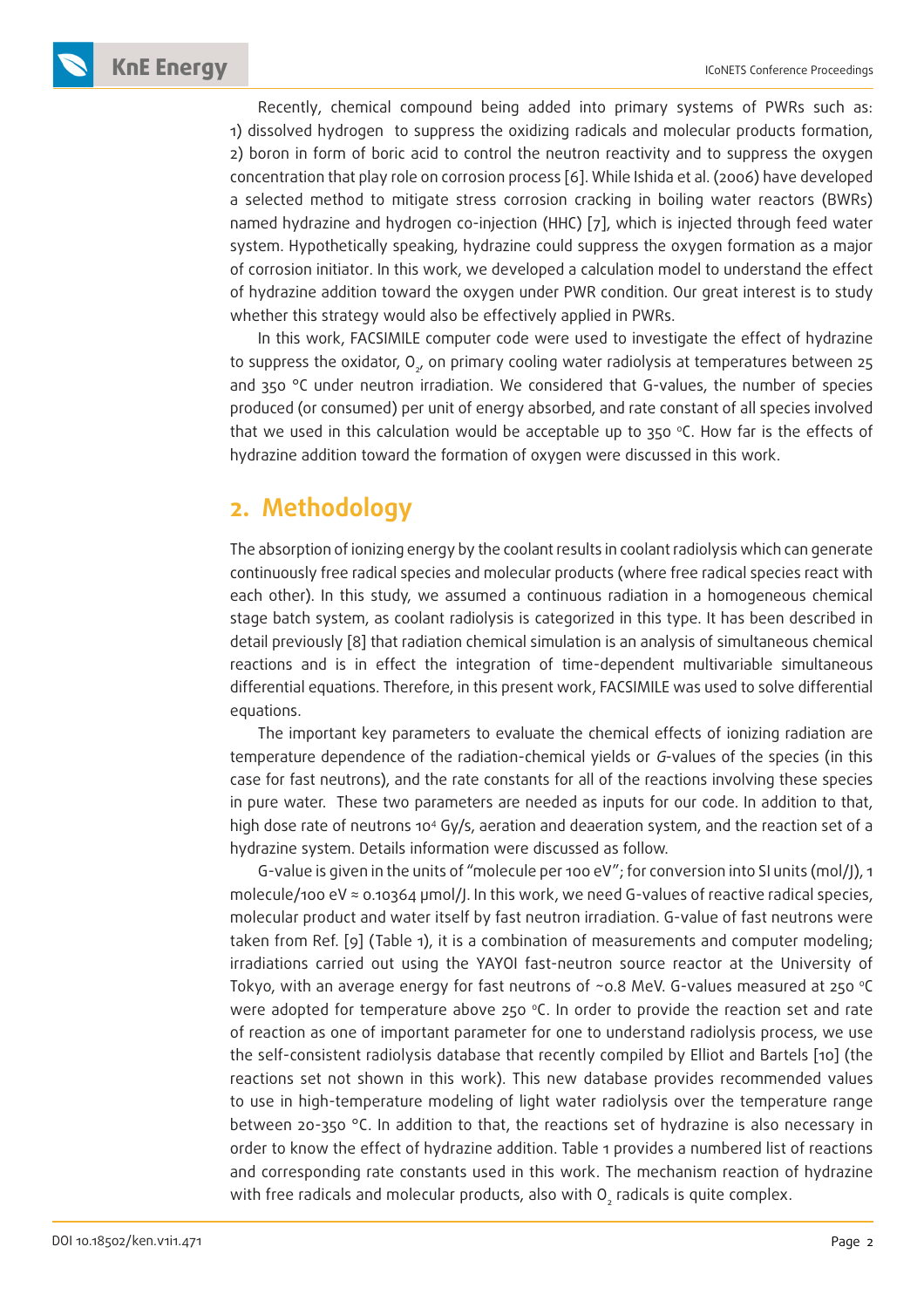

TABLE 1: Main chemical reactions of hydrazine and their corresponding rate constants ( $k$ ) at 25 °C used in our FACSIMILE. For first-order reactions (indicated by the symbol  $F$ ), the value of k is given in s<sup>-1</sup>.

| Reaction         | Symbol                                                                                         | $k(M^{-1}S^{-1})$      |
|------------------|------------------------------------------------------------------------------------------------|------------------------|
| R <sub>1</sub>   | $e_{\text{an}}^+ + N_2 H_{\text{c}}^+ \rightarrow H^+ + N_2 H_{\text{a}}^+$                    | $1.60 \times 10^8$     |
| R <sub>2</sub>   | $H^+ + N_2H^+ \rightarrow H^+ + N_2H^+$                                                        | $1.30 \times 10^{5}$   |
| R <sub>3</sub>   | $H + N_2H_5^+ \rightarrow H_2 + N_2H_4^+$                                                      | $1.30 \times 10^{5}$   |
| R <sub>4</sub>   | $OH + N_2H_4 \rightarrow N_2H_3 + H_2O$                                                        | $5.40 \times 10^{9}$   |
| R <sub>5</sub>   | $OH + N_2H_5^+ \rightarrow N_2H_4^+ + H_2O$                                                    | $8.20 \times 10^{7}$   |
| R <sub>6</sub>   | $N_2H_4^* + N_2H_4^* \rightarrow N_4H_8^{2*}$                                                  | $1.00 \times 10^8$     |
| R <sub>7</sub>   | $N_2H_3 + N_2H_3 \rightarrow N_4H_6$                                                           | $6.00 \times 10^8$     |
| R <sub>8</sub>   | $N_AH_8^{2+} \rightarrow NH_4^+ + N_3H_4^+$                                                    | $1.00 \times 10^4$ T   |
| R <sub>9</sub>   | $N_A H_6 \rightarrow NH_3 + N_2 H_3$                                                           | $7.20 \times 10^{4}$ T |
| <b>R10</b>       | $N_2H_4 + H_2O_2 + H_2O_2 \rightarrow N_2 + 4H_2O$                                             | $2.43 \times 10^{8}$   |
| R <sub>11</sub>  | $N_1H_1 + H_2O_2 \rightarrow OH + N_1H_2 + H_2O$                                               | $1.00\times10^9$       |
| <b>R12</b>       | $N_3H_4^+ \rightarrow N_2 + NH_4^+$                                                            | $1.30 \times 10^{4}$ T |
| R <sub>13</sub>  | $N_2H_4 + O_2 \rightarrow H_2O + H_2O + N_2$                                                   | $7.00 \times 10^{3}$   |
| R <sub>14</sub>  | $N_1H_2 + O_2 \rightarrow O_2 - + H^* + N_2H_2$                                                | $3.80 \times 10^8$     |
| R <sub>15</sub>  | $N_2H_2 + N_2H_2 \rightarrow N_2 + N_2H_4$                                                     | $2.00 \times 10^{4}$   |
| R <sub>16</sub>  | $H^* + N_2H_4 \rightarrow N_2H_5^*$                                                            | $1.00 \times 10^{1}$   |
| <b>R17</b>       | $N_2H_5^* + H \rightarrow NH_2 + NH_4^*$                                                       | $1.30 \times 10^{5}$   |
| <b>R18</b>       | $H^*$ + N <sub>2</sub> H <sub>3</sub> $\rightarrow$ N <sub>2</sub> H <sub>4</sub> <sup>+</sup> | $1.00 \times 10^{1}$   |
| R <sub>19</sub>  | $N_2H_2^- \rightarrow N_2 + NH_2^-$                                                            | $7.70 \times 10^3$ T   |
| <b>R20</b>       | $OH + NH_3 \rightarrow NH_2 + H_2O$                                                            | $7.52 \times 10^{8}$   |
| R <sub>21</sub>  | $NH2 + NH2 \rightarrow N2H4$                                                                   | $1.00 \times 10^{10}$  |
| <b>R22</b>       | $NH2 + N2H4 \rightarrow N2H3 + NH3$                                                            | $1.00 \times 10^{7}$   |
| R <sub>2</sub> 3 | $NH_3 + H \rightarrow NH_4^+ + e^-_{aq}$                                                       | $7.00 \times 10^{6}$   |
| R <sub>24</sub>  | $H + N_2H_3 \rightarrow N_2H_4$                                                                | $7.00 \times 10^{9}$   |
| R <sub>25</sub>  | $N_2H_5^* \to H^* + N_2H_4$                                                                    | $7.88 \times 10^{2}$ T |
| <b>R26</b>       | $N_2H_4^* \to H^* + N_2H_3$                                                                    | $7.88 \times 10^{3}$ T |
| <b>R27</b>       | $N_3H_4^+ \rightarrow H^+ + N_3H_3$                                                            | $1.00 \times 10^{1}$ T |

In this work, the concentration of hydrazine added to the system is under a range (10−6 to 10−3 M) and using a well-accepted mechanism for radiolysis in the presence or absence of air. Dose rate is also one of the input data to perform radiolysis simulation. Dose rate of neutrons are assumed as high dose rate conditions, a typical condition in reactor core (10<sup>4</sup> Gy s<sup>-1</sup>). Once again, the purpose of this study is to understand the best estimation of hydrazine addition to suppress the  $\overline{O}_2$  formation in primary coolant water system.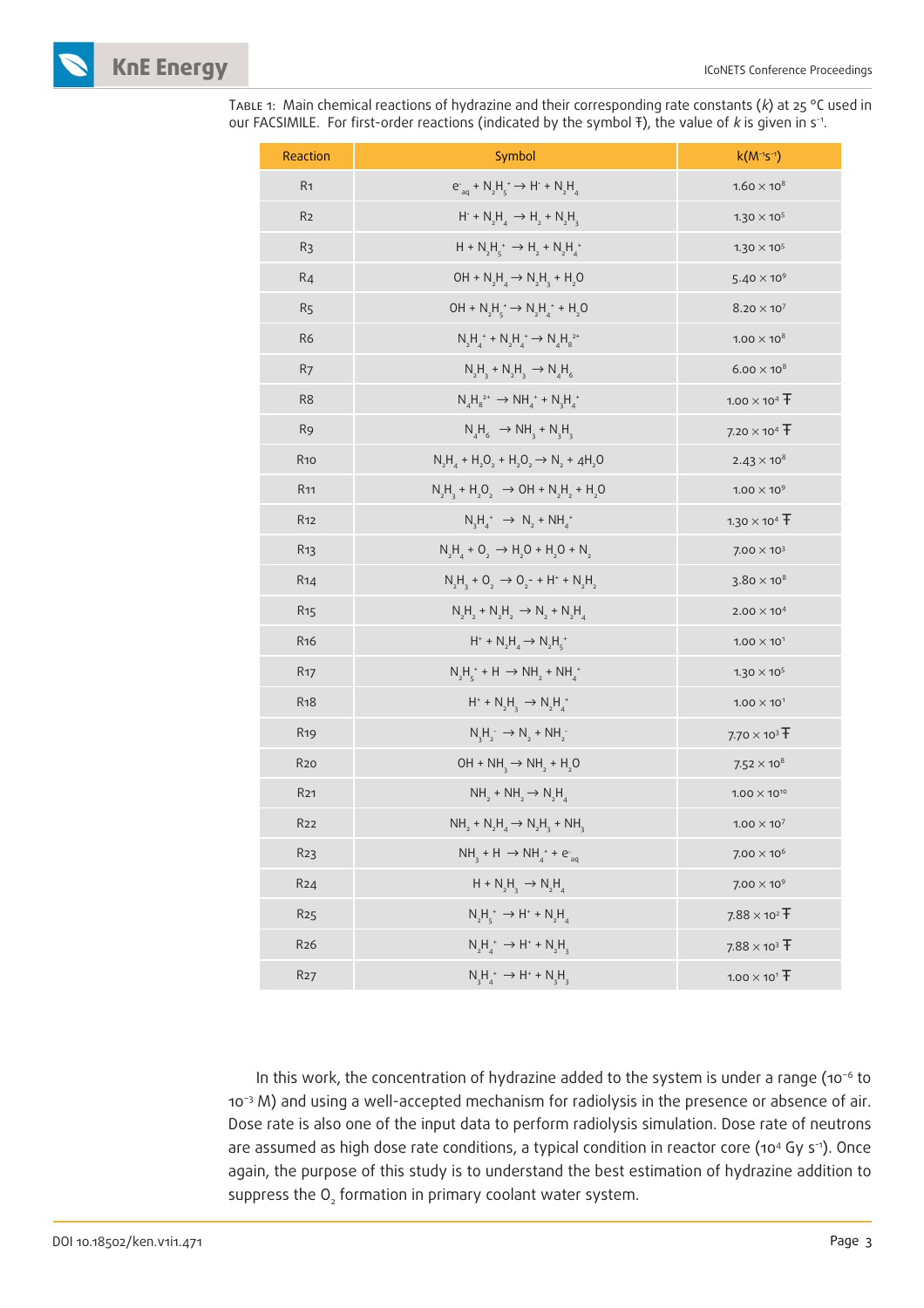

#### **3. Result and Discussion**

The effect of hydrazine on coolant radiolysis at temperature range between 25-300 °C, high neutron dose rate condition and in the presence or absence of air were carried out using computer code FACSIMILE. Our code has been validated with other calculation in pure and other solution. The validity of the simulation is checked from the aspect of mass balance and numbers of hydrogen and oxygen atoms in major products are approximately 2:1 [8]. For the sake of comparison, the time evolution of  $\mathsf{O}_2$  concentration were calculated in pure water system (black lines) and by varying the concentration of hydrazine added to our system under a range, 10−6, 10−5, 10−4, and 10−3 M (magenta, blue, green and red lines, respectively).

#### **1. Simulation at room temperature**

Figure 1 shows the time evolution of [O<sub>2</sub>] as reproduced by our simulation at 25 °C in deaerated (a) and aerated (b) condition. For deaerated condition, the varying concentration of added hydrazine in the range between 10<sup>-6</sup> – 10<sup>-4</sup> M has no effect in reaching the steady state concentration of  ${\mathsf O}_{\scriptscriptstyle 2}$  which is similar as in the pure water system. However, a striking feature of our simulated results obtained at 10<sup>-3</sup> M hydrazine addition, where it increases with time, was the large produce of O<sub>2</sub>. Our hypothesis for this result is that there are two reactions contribute to the formation of O<sub>2</sub> (based on the importance) at longer time:

$$
HO_2 + O_2 + H_2O \rightarrow H_2O_2 + O_2 + OH \tag{1}
$$

$$
HO_2 + HO_2 \longrightarrow H_2O_2 + O_2 \tag{2}
$$

Reaction (2) is much slower with a rate constant about 3 order of magnitude lower than for reaction (1). In reverse the concentration of hydrazine about 10 $\frac{3}{3}$  M can suppress the formation of O<sub>2</sub> significantly pass through a minimum point then reach the steady state concentration at very low level ~5x10<sup>-9</sup> M, while the addition of hydrazine in the range between 10<sup>-6</sup> – 10<sup>-4</sup> M is confirmed in Figure 1(b) as the same as in pure water system.

The results for the concentration of  ${\mathsf O}_{\!_2}$  in aerated aqueous 10<sup>-3</sup> M hydrazine solutions show that this long-lived molecular species are decreased compared to those in deaerated solutions. The reactions of oxygen consumption, reaction R13 and R14 are much faster than the reactions of oxygen formation such as reaction (1) and (2), thereby cannot protect the oxygen molecule from further reactions with these species in the homogeneous stage of radiolysis, or in other words, this phenomena leads to a decrease in the concentration of  $\mathrm{O}_{2}$ . Indeed, as can be seen in Figure 1, the steady state concentration of  ${\mathsf O}_{_2}$  in aerated hydrazine solutions are six magnitudes lower than in deaerated solutions.

#### **2. Simulation at 250 oC and 300 oC**

Figure 2(a), (b) and Figure 3(a), (b) show time variations of the oxygen molecule as a function of time in pure water and hydrazine solution at deaerated and aerated condition respectively. Overall, in all case, steady state concentrations of  $\mathrm O_{_{2}}$  are lower than those in Figure 1 both in the presence or absence of air. In deaerated condition, Figure 2(a) and Figure 3(a), shows obviously how each concentration of hydrazine addition suppress the formation of  $O_{2}$ . It is readily explained that the higher the concentration of hydrazine the lower the generation of O<sub>2</sub>. This explanation is described in combination of reaction R.. and R.. that convert the N<sub>2</sub>H<sub>4</sub> and  $N_2H_3$  into water,  $N_2H_2$  and  $N_2$ .

In the other side, the highest concentration of hydrazine which is 10<sup>-3</sup> M can suppress the formation of O<sub>2</sub> until it becomes negligible << 10<sup>-20</sup> M. Figure 2(b) and Figure 3(b) show that in absence of hydrazine addition give the same result with 10<sup>-6</sup> and 10<sup>-5</sup> M of hydrazine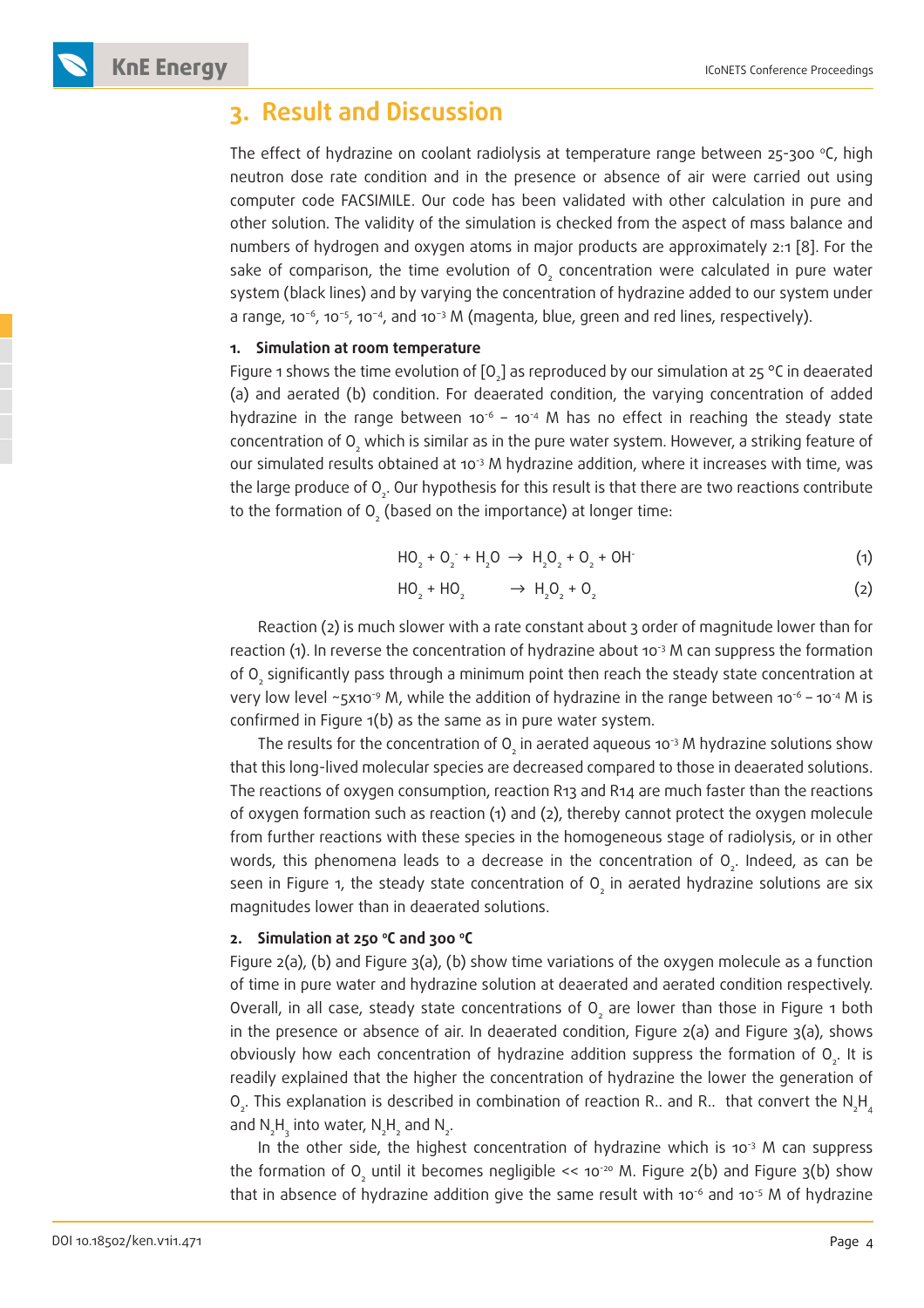**KnE Energy ICONETS** Conference Proceedings



**Figure 1:** Time evolution of [O<sub>2</sub>] (in Molar) of pure water (black lines) and aqueous hydrazine solutions at 25 °C, calculated using our FACSIMILE in deaerated (a) and aerated (b) condition at the assumption of dose rate 104 Gy s-1. and by varying the concentration of hydrazine added to our system under a range, 10−6, 10−5, 10−4, and 10−3 M (magenta, blue, green and red lines, respectively).



**Figure 2:** Time evolution of [O<sub>2</sub>] (in Molar) of pure water (black lines) and aqueous hydrazine solutions at 250 °C, calculated using our FACSIMILE in deaerated (a) and aerated (b) condition at the assumption of dose rate 104 Gy s-1. and by varying the concentration of hydrazine added to our system under a range, 10−6, 10−5, 10−4, and 10−3 M (magenta, blue, green and red lines, respectively).



**Figure 3:** Time evolution of [O<sub>2</sub>] (in Molar) of pure water (black lines) and aqueous hydrazine solutions at 300 °C, calculated using our FACSIMILE in deaerated (a) and aerated (b) condition at the assumption of dose rate 104 Gy s-1. and by varying the concentration of hydrazine added to our system under a range, 10−6, 10−5, 10−4, and 10−3 M (magenta, blue, green and red lines, respectively).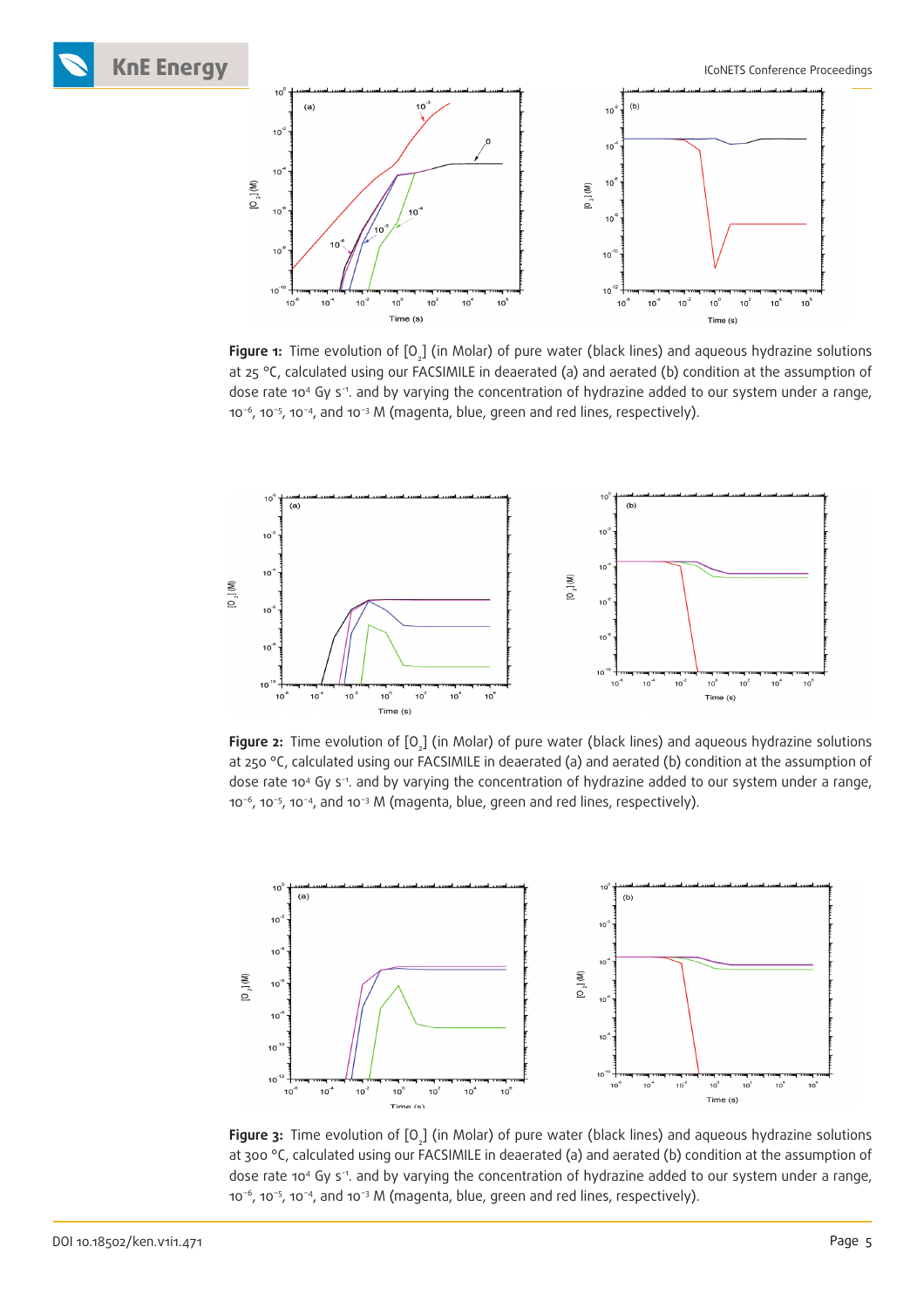**KnE Energy ICONETS Conference Proceedings** 

whereas a slightly decrease of O<sub>2</sub> occurred due to the addition of 10<sup>-4</sup> M hydrazine. For aerated conditions, similarly to the results at room temperature in Figure 1b, concentrations of  ${\mathsf O}_{_{\mathsf D}'}$  falls down significantly at aqueous solution of 10<sup>-3</sup> M hydrazine concentration.

For the case of increasing 225 centigrade temperature and above, concentrations of the  $O<sub>2</sub>$ reach steady state values more rapidly than those in room temperature. In other words, the higher the temperature the faster decreasing of O<sub>2</sub> since the reactions for O<sub>2</sub> consumption take faster proportionally to the temperature then  ${\mathsf O}_{_2}$  production as in room temperature.

Unfortunately, regarding the water chemistry in hydrazine aqueous systems, there is however a complete lack of information on the radiolysis of water by fast neutron irradiation as the experimental data is not available in the literature to the best of our knowledge therefore we are not able to validate our results especially at high temperature.

The simulation results for room temperature, for deaerated condition, the varying concentration of added hydrazine in the range between  $10^{-6}$  –  $10^{-4}$  M has no effect in reaching the steady state concentration of O<sub>2</sub> and it is similar as in the pure water system and for 10<sup>-3</sup> M hydrazine addition, a large produce of O<sub>2</sub> were obtained. In reverse, for deaerated condition, the concentration of hydrazine about 10<sup>-3</sup> M can suppress the formation of O<sub>2</sub> significantly, while the addition of hydrazine in the range between  $10^{-6}$  –  $10^{-4}$  M is confirmed to be the same as in pure water system.

Overall, in all case, steady state concentrations of  $\overline{\mathrm{O}}_{_{2}}$  in the results of simulations for 250 and 300 °C are lower than those in room temperature both in the presence or absence of air. In deaerated condition, hydrazine addition can suppress the formation of  $O<sub>s</sub>$  proportionally to its concentration

### **4. Conclusion**

In this work, FACSIMILE was used to calculate oxidator concentration,  $O_{\frac{1}{2}}$  on coolant water radiolysis by fast neutrons irradiation at temperatures between 25 and 300 °C. The simulations also conducted in pure water and hydrazine aqueous solution both in the presence and absence of air. The time evolution of [O<sub>2</sub>] were obtained by taking into consideration the assumption of high dose rate conditions of fast neutron, a typical condition in reactor core (10<sup>4</sup> Gy s<sup>-1</sup>).

The higher hydrazine concentrate, the lower  $O_{2}$ . The highest concentration of hydrazine can suppress  $O_2$  form until it becomes negligible. In aerated condition, hydrazine absent addition give the same result with 10<sup>-6</sup> and 10<sup>-5</sup> M of hydrazine where a slightly decrease of O<sub>2</sub> occurred due to the addition of 10-4 M hydrazine. However, experimental data are required to test more thoroughly our modeling calculations, and to specify the potential role of hydrazine to suppress of O<sub>2</sub> form.

#### **References**

- [ 1] Katsumura Y., et al., "Fast Neutron Radiolysis of Water at Elevated Temperatures Relevant to Water Chemistry", Progress Nuclear Energy, Vol.32, pp. 113-121 (1998).
- [2] Cohen P., "Water Coolant Technology of Power Reactors". La Grange Park (IL): American Nuclear Society, (1980).
- [3] McCracken D. R., et al., "Aspects of the Physics and Chemistry of Water Radiolysis by Fast Neutrons and Fast Electrons in Nuclear Reactors", Report AECL No.: 11895, Chalk River (Ontario): Atomic Energy of Canada Ltd. (1998).